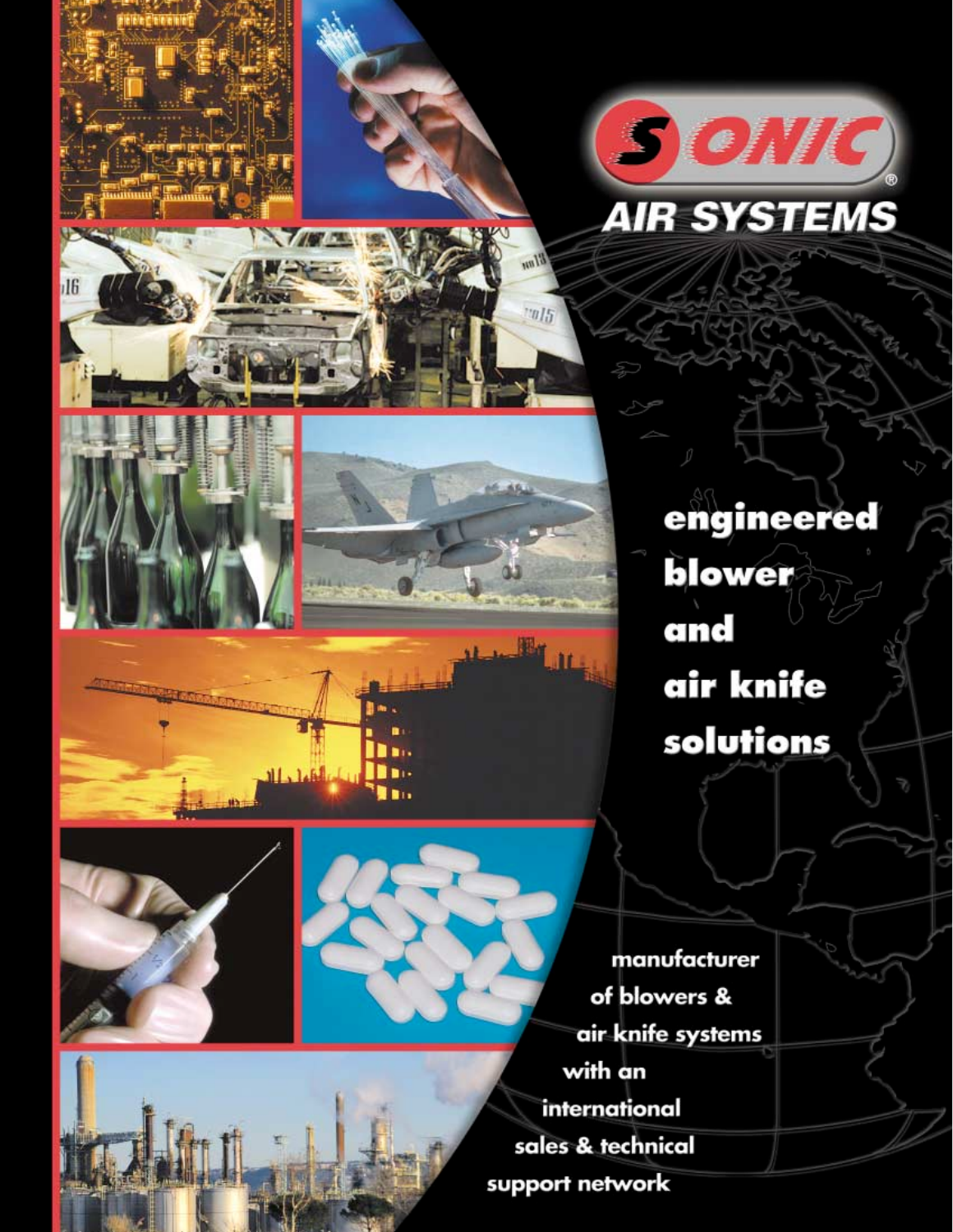# stems ystems

#### **Products**

Sonic Air Systems services all sectors of the manufacturing industry worldwide, providing Engineered Blower & Air Knife Solutions. We manufacture an entire range of blowers, air knives, enclosures, HEPA filters and other accessories used in drying/liquid blow-off, cooling, coating control, static control and a wide array of applications in air/gas handling. Sonic Air is your engineering resource and one-stop shop. Since our founding in 1990 we have provided tens of thousands systems and solutions to thousands of customers around the world. Sonic products are  $\zeta$  certified and labeled in compliance with European standards.

#### **Service**

Our extensive customer base invariably requires service and technical support. Sonic Air Systems, headquartered in Southern California, USA has established an extensive international sales and technical support network. Sonic has built the infrastructure to support not only our customers, but also our customer's customers – especially original equipment manufacturers. When an OEM integrates Sonic Centrifugal blowers into their systems they are secure in the knowledge that a Sonic distributor is close by in many parts of the world to provide service, and lend technical assistance in the local language. In addition to Sonic being the world's leading blower/air knife system provider, our reps and distributors are also there to assist with process improvement, equipment integration and after sales support.

#### **What sets us apart**

**2**

In the last decade Sonic Air Systems has grown to gain recognition as one of the 500 fastest growing companies in America. This was achieved by building a loyal customer base with an emphasis on:

- **Guaranteed results on any system quoted by Sonic.** We work closely with you to determine your exact requirements. We make your Sonic system work or we take it back.
- **Shortest order fulfillment time in the industry.** Not surprisingly, when our customers discover what we have to offer, they want it now. Our expertise in supply chain management enables us to offer five day lead times on systems comprising standard Sonic equipment.
- **Product innovation.** Sonic developed the first automatic belt tensioning system for a centrifugal blower (patent pending) and the first modular, infinitely adjustable high efficiency air knife.

For more information please visit our website at **www.sonicairsystems.com**









**(1999)**

The lnc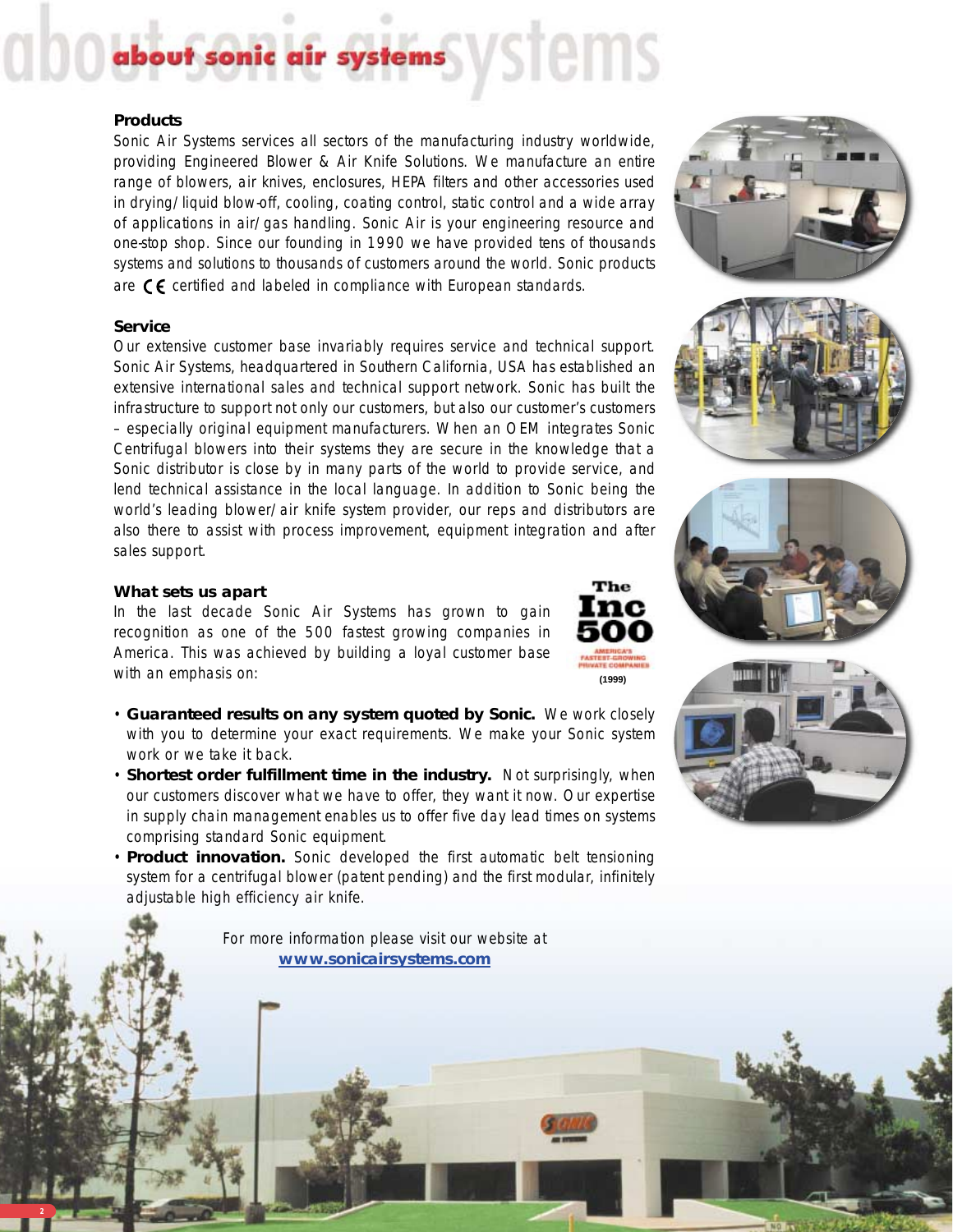# centrifugal blowers DIOWETS sonic

#### **PERFORMANCE RANGE:**

Flow: 50–3500 ft3 /min (85-6000 m3 /hr) Pressure: 0.5–4.2 psig (35-290 mbar) Vacuum: 1.0 – 7.4 Hg (34-250 mbar)

#### **FEATURES:**

Sonic automatic belt tensioning system Compatible with both NEMA & IEC motors

#### **3-50 HP MOTORS**

Electric, Hydraulic, Pneumatic & PTO



- Reduces blower noise to <85dB
- Protects drive & belts in hostile environment





#### **SONIC XE AIR KNIVES**

- 2" to 240" long
- Materials: aluminum or stainless
- Multiple inlet configuration options





#### **HEPA / ULPA FILTER**

- Filtration to 0.12 micron
- Vacuum gauge
- Max 1000 cfm @ 4 psi (1700 m<sup>3</sup>/hr @ 275 mbar)

#### **AIR WIPES**

• Used with Sonic blowers for 360° blow-off of wire, cable, extrusions, pipe & tubing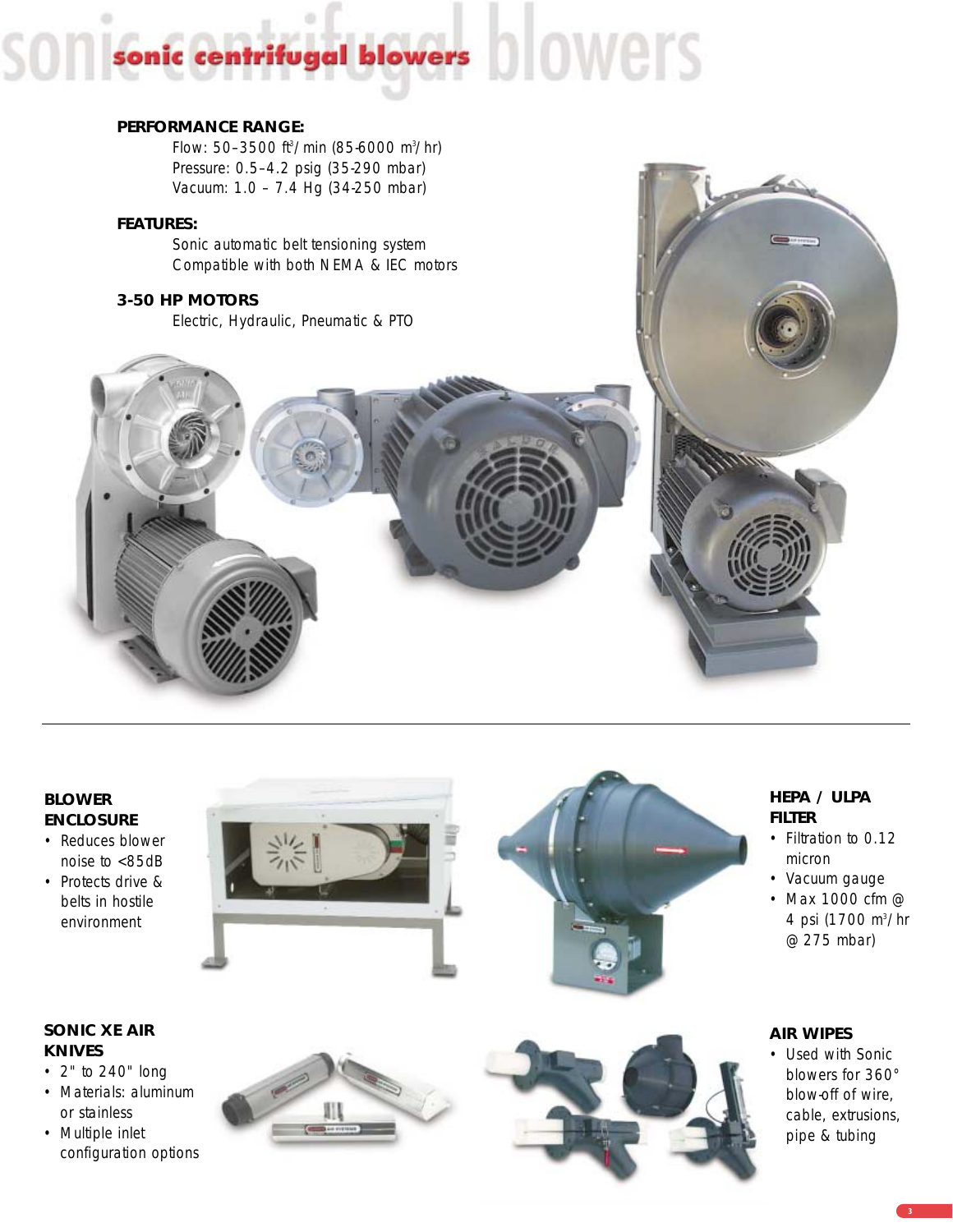#### Sonic's expertise in engineering blowers and exhausters to your application is one of the keys to our success. As the world becomes more specialized, Sonic is expanding our array of blower designs, optional features and our custom engineering capabilities. Although standard Sonic Centrifugal Blowers are used in a number of conventional blower applications, the need to put compact Sonic blowers into pressure or vacuum applications formerly reserved for bigger and bulkier blowers is creating more demanding applications for Sonic. When you request a Sonic solution, we'll ask more about your application than anyone else because we want to understand your needs to the fullest and offer a complete solution, not just a piece of it.

as handlin

**For delivering air under pressure,** Sonic has some of the most versatile blower performances available. Combustion air systems utilizing Sonic blowers prefer the 10:1 turn down ratios, the gradual sloping flow vs. pressure curve, the very small footprint and the low noise level. Sonic blowers are preferred for tank/pond aeration applications and small parts conveying eductor systems because of the low temperature rise, the steady (no pressure pulsing) air delivery and the low noise level.

When vacuum is what you need, the Sonic performance range has many ideally suited uses. The most demanding of our vacuum applications is for picking up water and concrete slurry during the grinding phase for highway construction and maintenance. Sonic has designed an assortment of custom built hydraulic



motor/blower units coupled to truck mounted vacuum systems for highway maintenance companies around the United States.

**Many gas handling applications incorporate Sonic** to pull and/or propel gases from landfills, contaminated soil remediation sites, tanker terminal hydrocarbon vapor control systems and other such hostile operating environments. Sonic's optional welded 150# flange design results in a blower housing with a hydrostatic burst pressure of nearly 150 PSIG. Standard double lip PTFE shaft seals are rated to 10 PSI with higher ratings available. Electroplated or coated aluminum blower components are popular options and other blower materials can be offered. Other features include water cooling the bearing housing for up to 400°F (204°C) inlet gas temperatures, bearing mounted thermocouple for blower monitoring and chemical duty painting for protection from the environment. In addition, we can provide any motor a customer may need.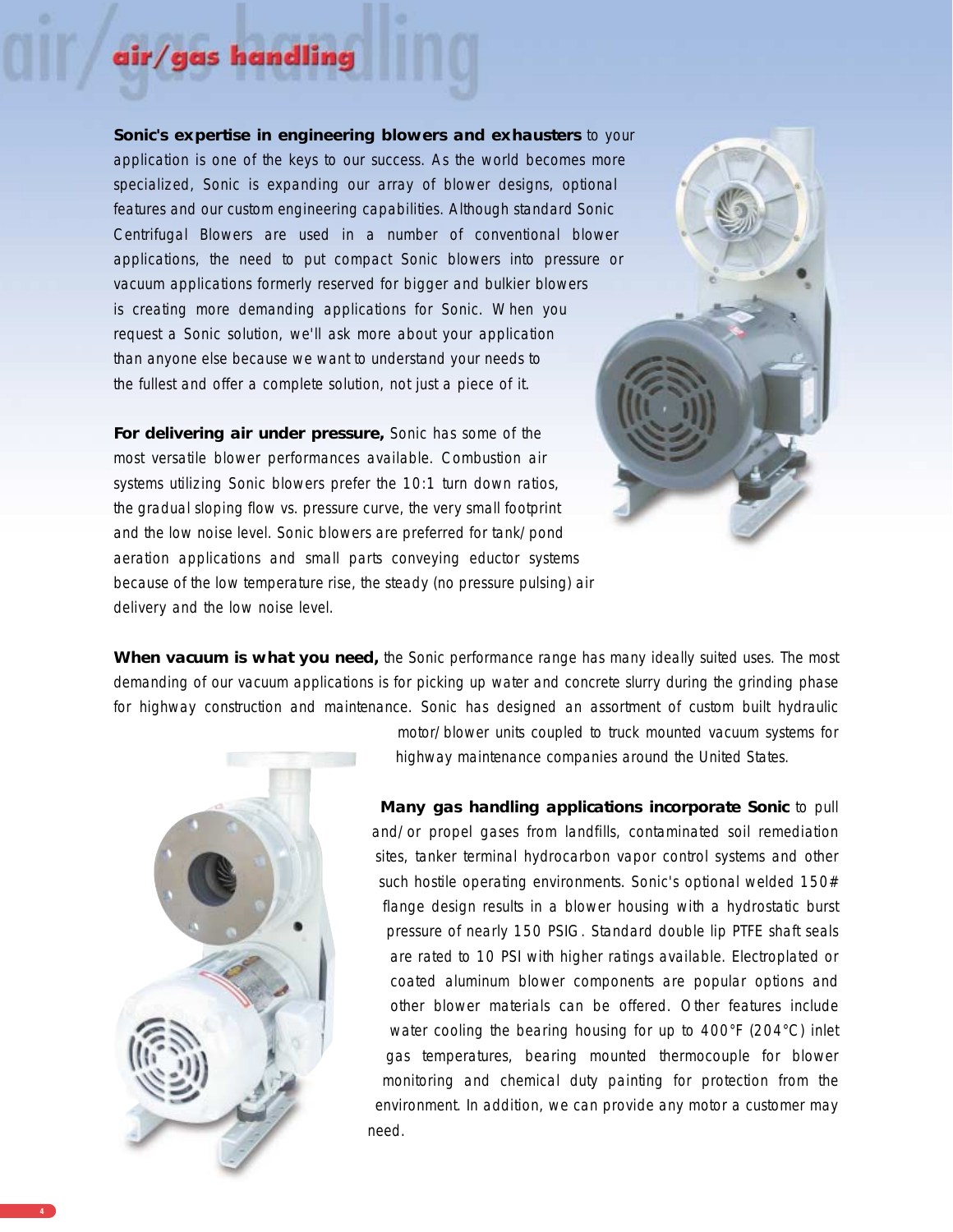# systems drying/liquid

**Sonic has air knife designs to remove any liquid or moisture from any surface.** Since 1990, Sonic has been setting the standards for high velocity air knife system designs, and pioneering the application engineering for a wide variety of industries. Sonic's beginnings, and the basis for our high design standards still, are a direct result of the 1987 Montreal Protocol which has been the driving influence behind the worldwide phase out of ozone depleting chemicals from manufacturing industries. Sonic has been on the leading edge of designs for blower supplied high velocity air knives to remove the aqueous based CFC replacement chemistry cleaning solutions on production lines ever since.

#### **In-line parts cleaning system manufacturer's rely on**

**Sonic** to design blower/air knife systems that meet everyone's expectations. Sonic's responsibility goes far beyond our blowers and our air knives as there are so many dynamics involved with achieving effective parts drying. At Sonic we make sure that our designs work together with the whole cleaning system. We engineer our air knife solutions while taking into account every





important element including your required drying standard, the part cleanliness specification, the type of tunnel/cabinet, conveyor/parts carrier designs, spray zones/cycles, heat sources and the air balancing, which are all critical to the successful integration of a Sonic high velocity air knife system. It is quite common for Sonic to be asked to replace a poorly performing drying module supplied by others in an existing cleaning system, but you don't need to worry about the drying effectiveness of a Sonic Engineered Air Knife Solution. We guarantee it!

**Sonic engineers air knife systems for any product, production speed, conveyor or drying standard.** Customizing a Sonic Air Knife System to your existing production line is one of the things we do best. With our vast experience in so many industries and applications, and our leading edge air knife designs, we will engineer to your specific application and provide the





technical support needed to successfully integrate our system into your line.

**Adding compressed air blow-off may have a low "short term" price tag , but it's total cost that counts.** As a quick fix solution compressed air knives and nozzles, although easy to adapt to a machine, have a tremendous long term operating cost. The return on investment for a Sonic Air Knife System vs. the high energy cost and maintenance costs of compressed air blow-off is almost always less than 1 year and very often as little as a few months. Using a very typical example, a Sonic 10 Hp blower/air knife system replaces compressed air requiring over 40 Hp to achieve a comparable drying/blow-off standard. The reduction of your process costs (parts drying is a process cost) helps add directly to the bottom line. In a very competitive world, this can mean the difference between success and failure of a product or a production line. Let Sonic help you improve profitability.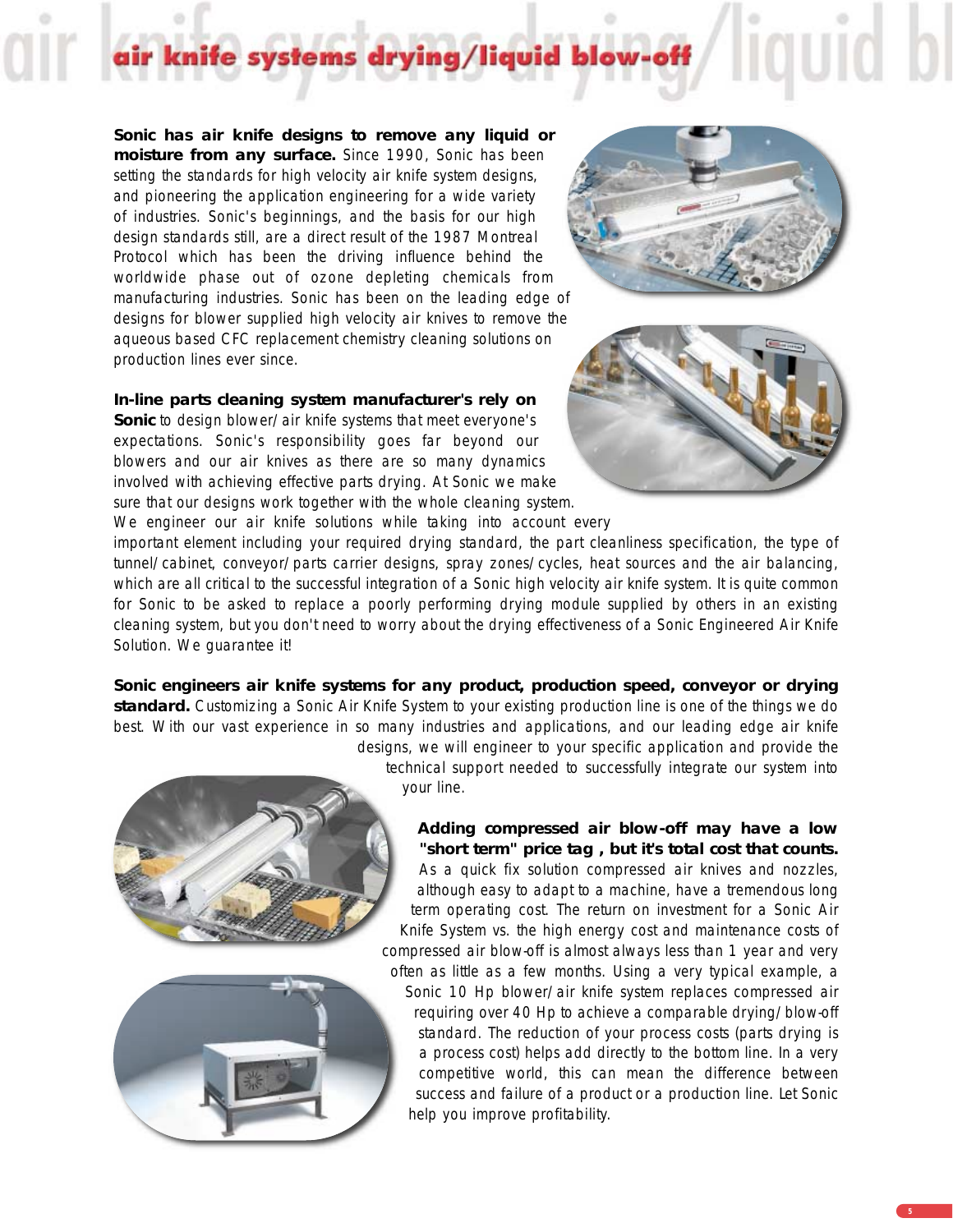# removal/static control STOTIC CONTTO

**Sonic is changing the way debris removal & static control are being handled.** With ever increasing production speeds, greater part complexities and more stringent contamination controls, low velocity fans and compressed air devices are no longer the favored air supply for these applications. Customers are demanding more effectiveness and lower operating costs. Sonic's high velocity air knives coupled with properly sized air ionizing bars are answering the call.

**Low velocity fan designs are not effective** for an increasing number of today's higher production speeds and complex part geometries that manufacturers must blow debris from while creating a static neutral part surface. Compressed air supplied knives can require up to 4 times more Hp than a Sonic blower/air knife system. The R.O.I. on a 10 Hp Sonic system is usually less than 1 year for a typical static control application and less than 6 months for complex parts or with large debris where more compressed air would be required.



**HEPA filters from Sonic** ensure that we clean the surface of the part with air that won't compromise the customer's cleanliness specification. Most fan driven air knives and ionizing bars that have HEPA filters are on the inlet of the fan. The result is that a rotating piece of machinery (the fan) is located after the HEPA and will compromise the entire clean air circuit at some point in time. Sonic is the only company to manufacture a production model, in-line, high volume HEPA filter system because the part is only as clean as the air that blows it off.

# ing control

Sonic's Engineered Air Knife Systems are providing alternatives for a host of maintenance intensive methods needed for continuous coating control, that have been used throughout industry for decades. With our precise, fully adjustable, non-contact, Sonic Air Knife Systems, manufacturers are achieving optimum coating thickness and at higher speeds than ever before for conveyor widths of 1" to 192" (2.5 cm to 487 cm) and almost any coating liquid viscosity.

**Eliminating squeegee rolls and scraper blades** are the most common application for Sonic. You will no longer have the maintenance costs associated with cleaning, adjusting and/or replacing the rollers and scrapers. A significant benefit is that a Sonic Air Knife System delivers clean, dry, oil/dirt free air at higher than ambient temperatures to further improve the coated product and accelerate the coating drying process as well.

**Replace compressed air or other low efficiency blowers** connected to air knife designs that are not ideally suited for effective coating control applications, and simply cost far too much to operate. A typical 48" wide (122 cm) coated product could require up to 40 Hp of compressed air to do what a Sonic 10 Hp blower will do. Compressed air also has high costs associated with the after coolers, dryers and extra filtration.

**Sonic guarantees the air knife system** we design for your coating control process will deliver the exact coating thickness, at the speed you want to operate, with the lowest operating and maintenance costs of any other mechanical coating control method.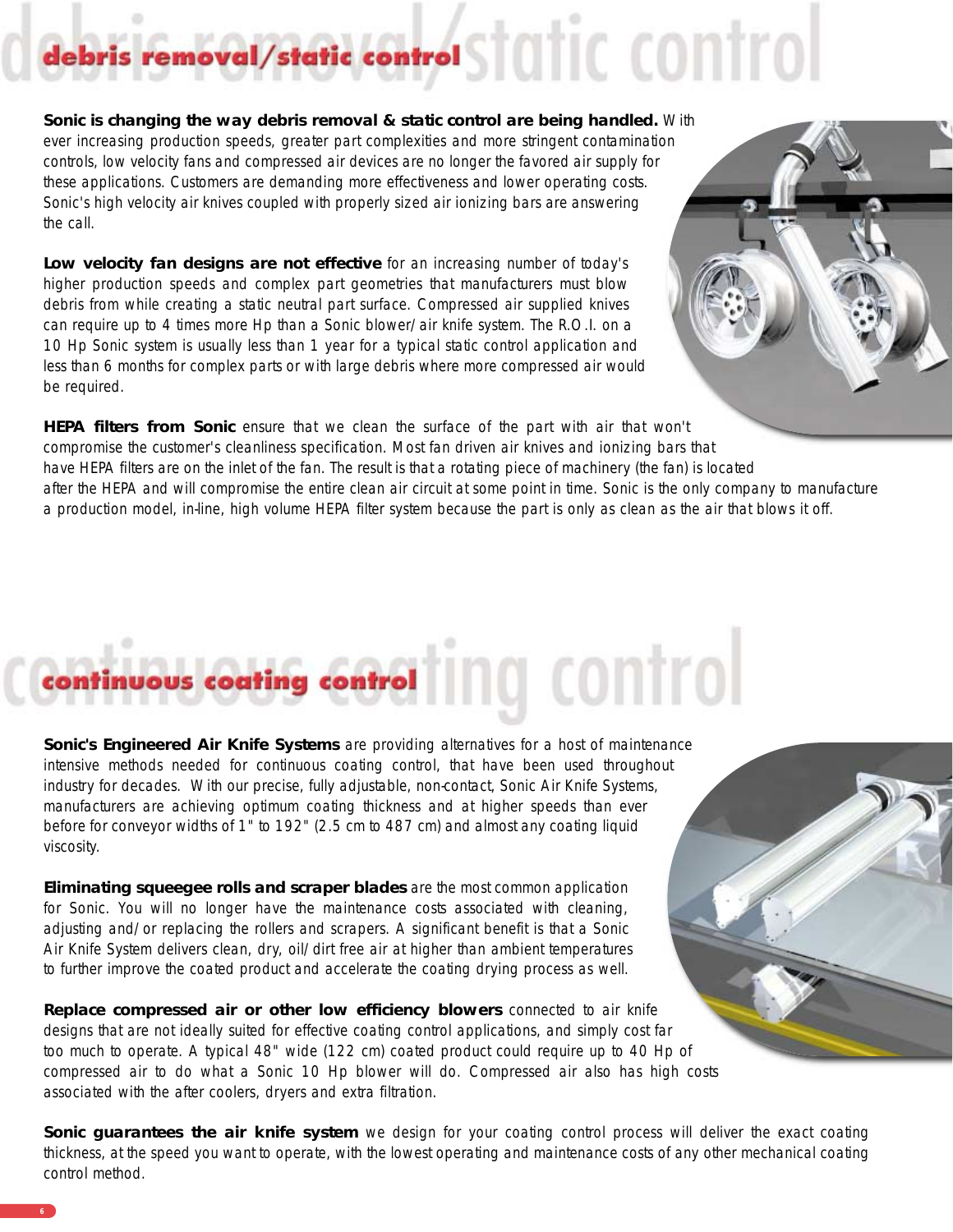# continuous continuous coating dryin

Sonic provides efficient air knife designs to dry or assist heater tunnels in the drying of continuous coated product while reducing cost, complexity and size of traditional methods. No matter what the product size, speed and coating materials, Sonic designs solutions for a wide cross section of industries. Whether aqueous or solvent based coatings, there is a Sonic solution for you.

**Reduce the size, energy consumption and dwell time of heater tunnels** that in many cases will trap the moisture within the coating as a "skin" forms on the coating surface. The result of trying to dry a coating from the outside in is that the drying zone must be increased in length or time to evaporate the remaining trapped moisture. Running higher tunnel heater temperatures is not usually the best option. Aside from the tremendous increase in operating costs, the coating, a heat sensitive substrate or the mass of a large part simply may not permit or benefit from more heat. A Sonic air knife accelerates the natural evaporative process by removing moisture from a coating before the surface pores of the coating are dried. This reduces the drying time and allows the heater system, if required to complete the drying or curing process, to operate much more efficiently (lower total kW and BTU) and/or with less product to heater dwell time.

**Heated air knife air** is yet another feature that can be incorporated into your system. Sonic blowers always produce a natural heat of compression and may not require any supplemental heating. Alternatively, we can pull heat from your oven and through the blower to the air knife as well as numerous other options.

**No disturbance of the coating finish** is achieved by balancing flow, pressure and heat, and with multiple adjustment of the installed Sonic design, you can compensate for a wide range of process variables. Whether it is changes in coating viscosities, lines speeds or product surface contours, a Sonic system can adapt to your needs.

> **A Sonic air knife system can accelerate radiant parts cooling** (air quench) in situations where a liquid quench is not acceptable and low velocity fans are not meeting the need. As high temperature products exit ovens or other processes where heat is introduced, rapid air cooling of the parts can help stabilize the structure, reduce conveyor lengths and facilitate operator handling or other subsequent processing of such products.

Compressed air cooling systems are highly inefficient as compared to a Sonic blower/air knife system. A Sonic 10 Hp blower system will generally do the work of 40+ Hp of compressed air in the same application.

CIT Knie knife coo

**Low velocity fans are not powerful enough to break the boundary layer of surface heat** and, in many cases, must be supplemented with refrigeration to make up for the lack of air impingement velocity. Sonic utilizes ambient blower air for most applications and if in-line air chillers are required, the net result is that Sonic is most often a far more efficient air quench.

**Sonic tailors our air knife systems to your specific cooling objectives.** Parts cooling and air quenching are sometimes as much an art as a science, so let Sonic give you a new perspective with a high velocity blower/air knife solution.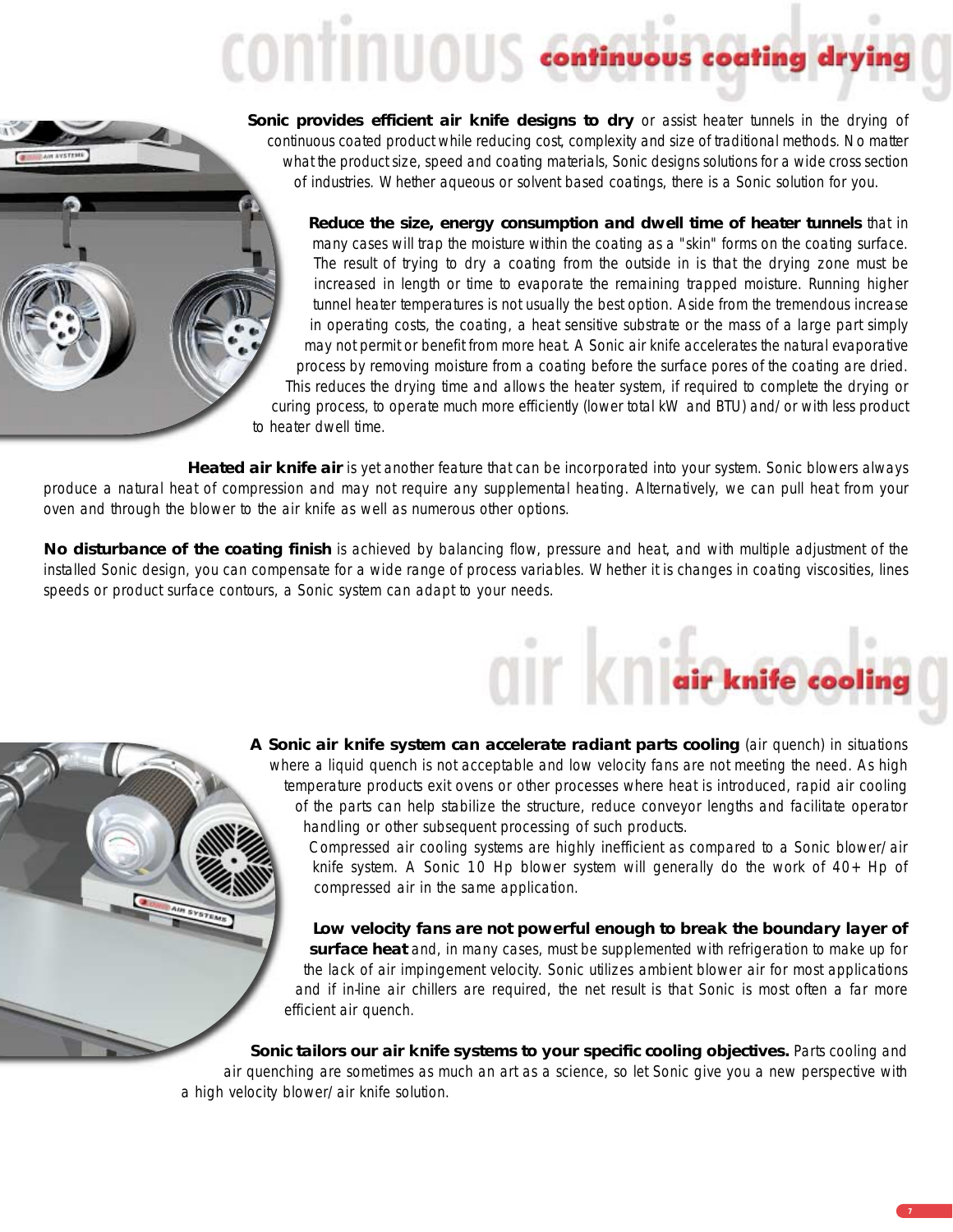# automotive

Sonic has designed Engineered Blower & Air Knife Solutions for use in nearly every phase of the automotive manufacturing industry. With ever increasing quality, production speed, automation and focus on environmental stewardship, the need for energy efficient removal of water based liquids used in machining, cleaning, cooling, plating and painting processes has never been greater. Sonic blowers and exhausters also provide high velocity air for static control as well as pressurized air cooling. Vacuum is used for exhaust emissions sampling systems and high volume flow bench testing of engine components.

# beverage

In the highly competitive market of canned & bottled beverages, product packaging aesthetics is almost as important as the quality of the beverage that is inside. Sonic Engineered Blower & Air Knife Solutions are the standard of the industry in helping to ensure that today's ground breaking labeling and packaging technology is not compromised by water used in the packaging process. For line speeds from 100 to 2000 CPM, Sonic guarantees that there will be no moisture related problems with sleeve labeling, paper or APL roll fed labeling, crown drying, safety sealing, stress corrosion, hygiene, ink jet coding, shrink wrapping or cardboard packing.



# civil engineering

In the continuing search for better ways to build the transportation infrastructure, protect our environment and reclaim former wastelands, Sonic Engineered Blower Solutions are making major contributions. From shipboard air inflation of rapid deployment oil spill containment booms to save marine life, gas extraction for landfills and the remediation of sites contaminated by leaking underground storage tanks to truck mounted vacuum systems for faster concrete surface preparation on America's superhighways, Sonic is there every step of the way. Wherever pressure or vacuum are required, Sonic has adapted to suit the customer's need.



### construction materials

Nearly every product that goes into the construction industry has liquid or debris removal phases during their manufacture. With the growing awareness of the high cost of compressed air and the overall push for improvements in process effectiveness at today's increasing line speeds, Sonic Engineered Blower & Air Knife Solutions have a proven track record of success. Regardless of whether the product is metal, wood, plastic, glass or composites, Sonic's guaranteed system designs are yielding construction materials manufacturer's some of the shortest ROI's versus previous blow-off methods.

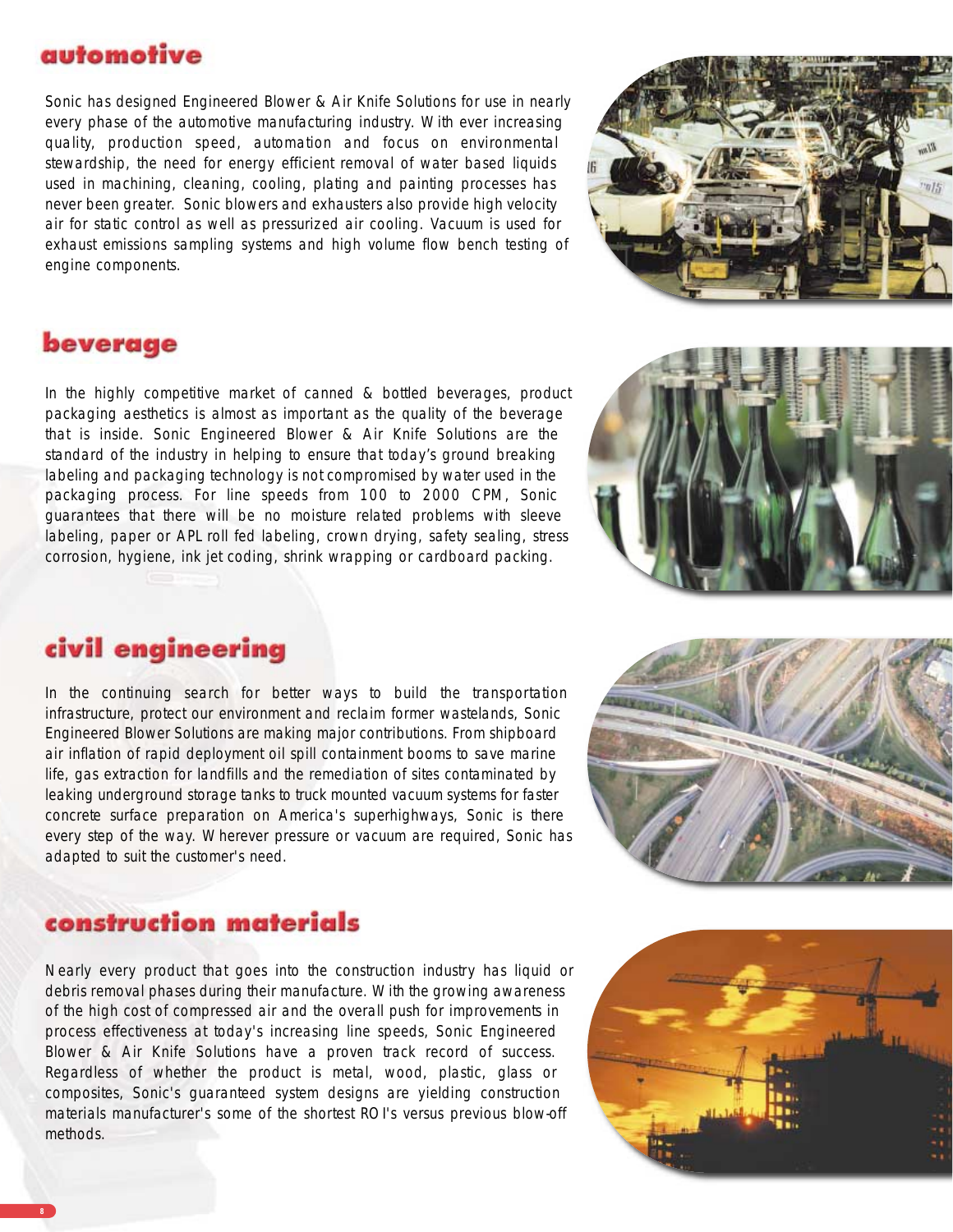# defense



The best offense is a good defense, both military and civil. Sonic Engineered Blower and Air Knife Solutions are meeting the needs of foreign and domestic threats by responding to calls for product developments and the adaptation of Sonic products to military and civilian protection systems. With state of the art product designs and the resources to put our compact blower systems to work in any operating environment, Sonic is on duty in a number of critical air & gas requirements.

# food



With food processors and packagers demanding that their production lines run faster, occupy less space, be cleaner, have more flexibility and operate more efficiently than ever before, Sonic's Engineered Blower and Air Knife Solutions, with our guaranteed performance, take a huge burden off the customers shoulders. On any conveyor line where surface water/moisture needs to be completely removed, coatings require precise thickness control, solids or debris must be displaced or static eliminated, Sonic has set the standards for all. Sanitary air knives and HEPA filters are also routine options to handle the most stringent requirements.



# medical devices

There is no more critical a conveyorized drying application than that which involves medical devices. Sonic Engineered Blower & Air Knife Solutions have been chosen for a number of medical devices and related product applications. After a complete analysis of the product, the level of drying required and the appropriate in-line air filtration (HEPA 0.3 micron or ULPA 0.1 micron), Sonic designs a system per customer specifications. Systems are also available with tri-clamp connectors and air knives which can be routinely sanitized to the highest levels.



# metal finishing

As the complexity and cost of metal components for all industries continues to rise, the variety and quality of metal finishing options has allowed lower grade base metals to perform in application's where once only higher grade metals could be used. Sonic Engineered Blower and Air Knife Solutions are providing the metal finishing industry with the most effective and efficient blow-off and drying as compressed air and heater systems have been proven much less cost effective methods for today's higher production rates and standards. For conveyor belt, monorail, automatic hoist and reel to reel, Sonic designs systems to meet your exact needs.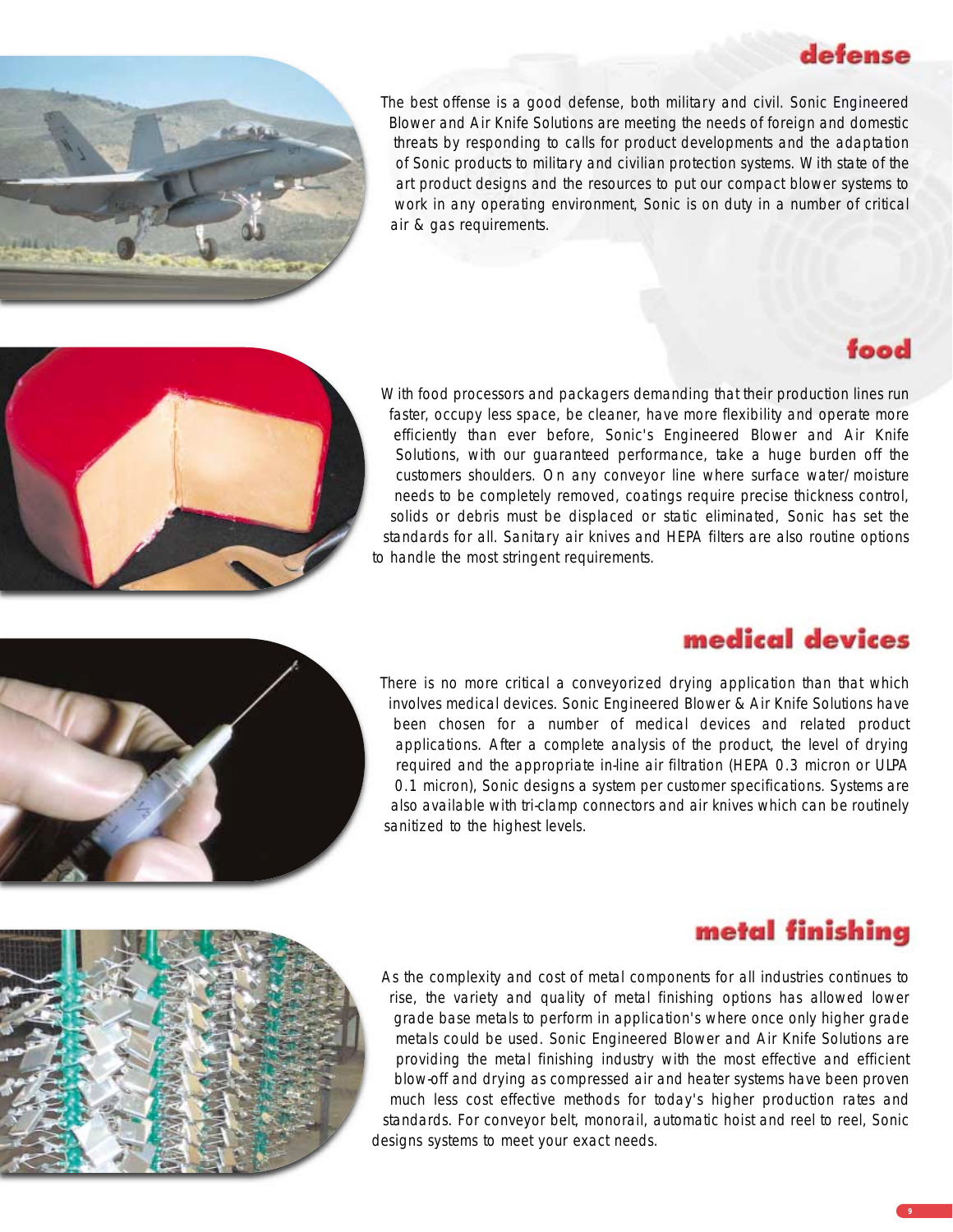# metals forming & fab

No matter if metals are coming straight out of the furnace or at the final phase of cleaning, polishing, stamping or coating, Sonic Engineered Blower & Air Knife Solutions are in use every step of the way. As mill speeds continue to rise, the power and complexity of the historical blow-off and coating control methods increases as well. Sonic's guaranteed system eliminate squeegee rolls, high volume compressed air and large blowers and heaters in most applications. With a proven track record throughout the metals industry, line speeds are going up while Sonic contributes to operating costs going down.



# high tech

In a world of rapid technological advancements, manufacturing the critical components in complex assemblies often involves aqueous based cleaning systems. Sonic Engineered Blower & Air Knife Solutions have their roots in the manufacture of p.c. boards and other precision products. With pioneering designs in blowers, air knives, HEPA filters and their successful integration to cleaning systems for the high tech industry, Sonic is synonymous with drying. The Montreal Protocol mandated the phase out of many solvents used in the high tech world and now Sonic continues to set the standards for removing the water based cleaning solutions.



### petro-chemical

The need for movement and control of air and gas in petrochemical plants creates unique challenges to all blower manufacturers. Because Sonic doesn't just provide blowers, but rather Sonic engineers blower solutions, we analyze each application to ensure that we understand all of the conditions and variables so that the blower successfully integrates to the plant environment and operates at all extremes of your stated parameters. With a wide assortment of blower options Sonic can handle almost any gas composition at temperatures up to 400°F; and with electric, hydraulic, pneumatic and PTO drives, we can operate virtually anywhere.



## pharmaceuticals

The quality and longevity of our Lives is directly influenced by continuous advancements in medicinal products. Regardless of whether prescription or over the counter, many of the manufacturing and/or packaging processes require Sonic Engineered Blowers and Air Knife Solutions to help complete various phases. From drying containers of infant formula, air conveying scrap foil from packaging, handling air or gas at the formulation stage to accelerated drying of mixing and storage tanks, Sonic designs systems for nearly ever stage. Sonic's in-line air filtration systems (HEPA 0.3 micron or ULPA 0.1 micron) help protect the most critical of environments.

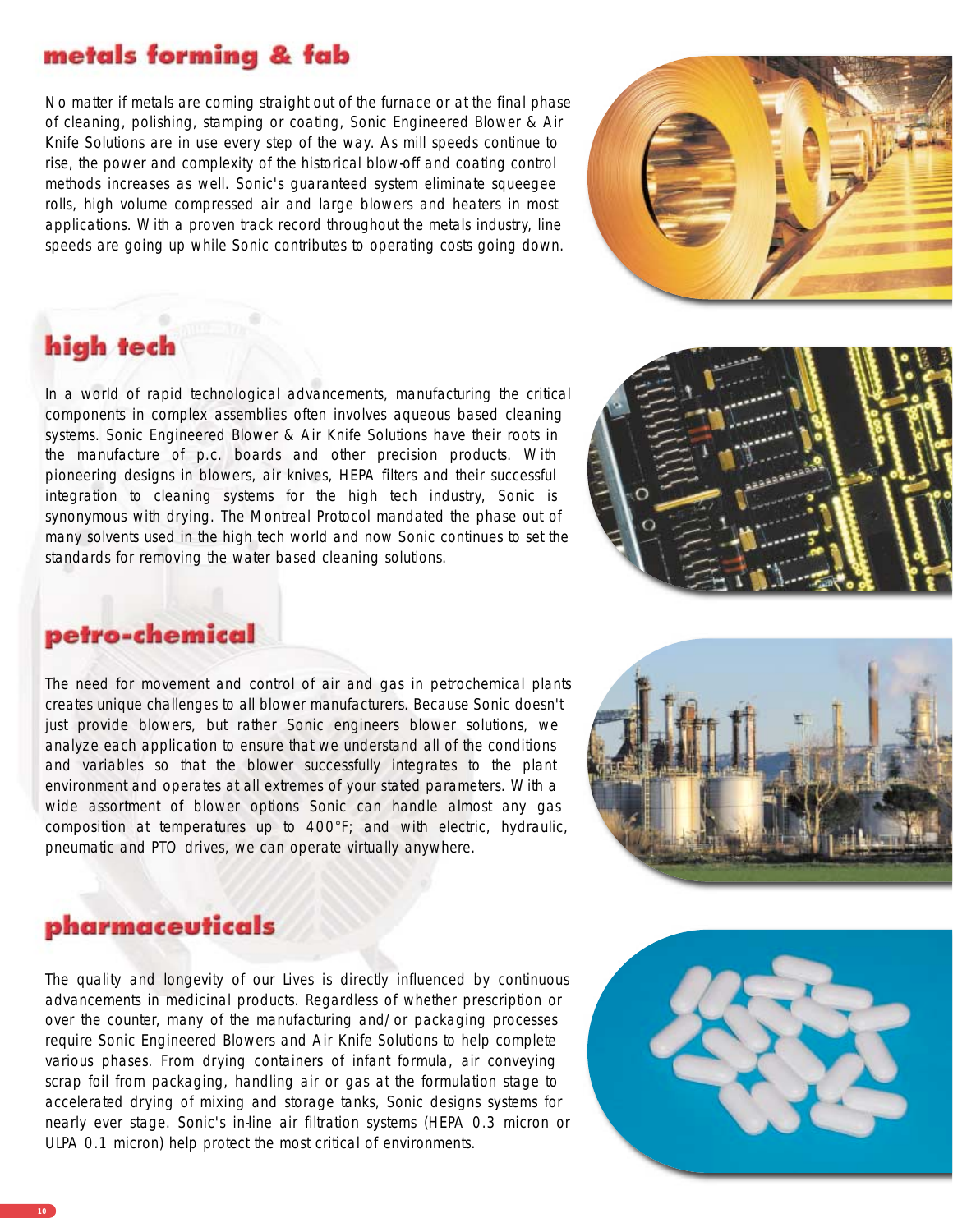# textile

For a wide variety of natural and man made woven fiber materials, liquids used for cooling and coating must be removed or the coating thickness maintained. Sonic Engineered Blower & Air Knife Solutions have been adapted to a number of web and braided fiber blow-off applications. Instead of expensive compressed air, squeegee rolls, steam rolls or chemical dispersion, Sonic designs air knife systems to achieve the liquid blow-off for any width product at any production speed required. Additionally, vacuum from Sonic blowers aids the garment industry during laser cutting processes.

# tire & rubber

The process of tire & rubber manufacturing can be greatly helped or hindered by the presence of water in the product. Whether cooling water with talc after the banbury or after the molding of tread and side walls, Sonic is delivering guaranteed drying in all manufacturing stages to ensure that water does not compromise the molding/bonding process. During the manufacture of rubber products for weather stripping, door seals and other extruded shapes, Sonic is replacing out moded compressed air and other drying methods with a very short payback period. The drying of steel cord in multi-strand cleaning and plating processes is yet another ideal application for Sonic.

# wire & cable

The process of extruding an insulating layer or jacketed cover over a wire then requires a cold water trough to bring the extrusion to a manageable temperature. Sonic Engineered Blower and Air Knife Systems have shown to be the most effective drying system, after the cooling trough, for the majority of our wire and cable customers. The Sonic self contained units result in some of the shortest ROI justifications in the industry due to their effectiveness. A large range of product diameters can be put through a single air wipe thereby providing greater operating flexibility.

# custom solutions

Sonic Air Systems is routinely designing blowers and air knife systems for use in applications where no other company has gone before. Whether it be custom designing components or systems, alternate materials of construction or special blower drive methods, our wealth of application engineering experience allows us to tailor Sonic products to your needs. With this "outside the box" thinking, Sonic has provided solutions for companies all around the world. Let us show you our unique perspective to solving your biggest air/gas processing or air knife system challenges.

**11**